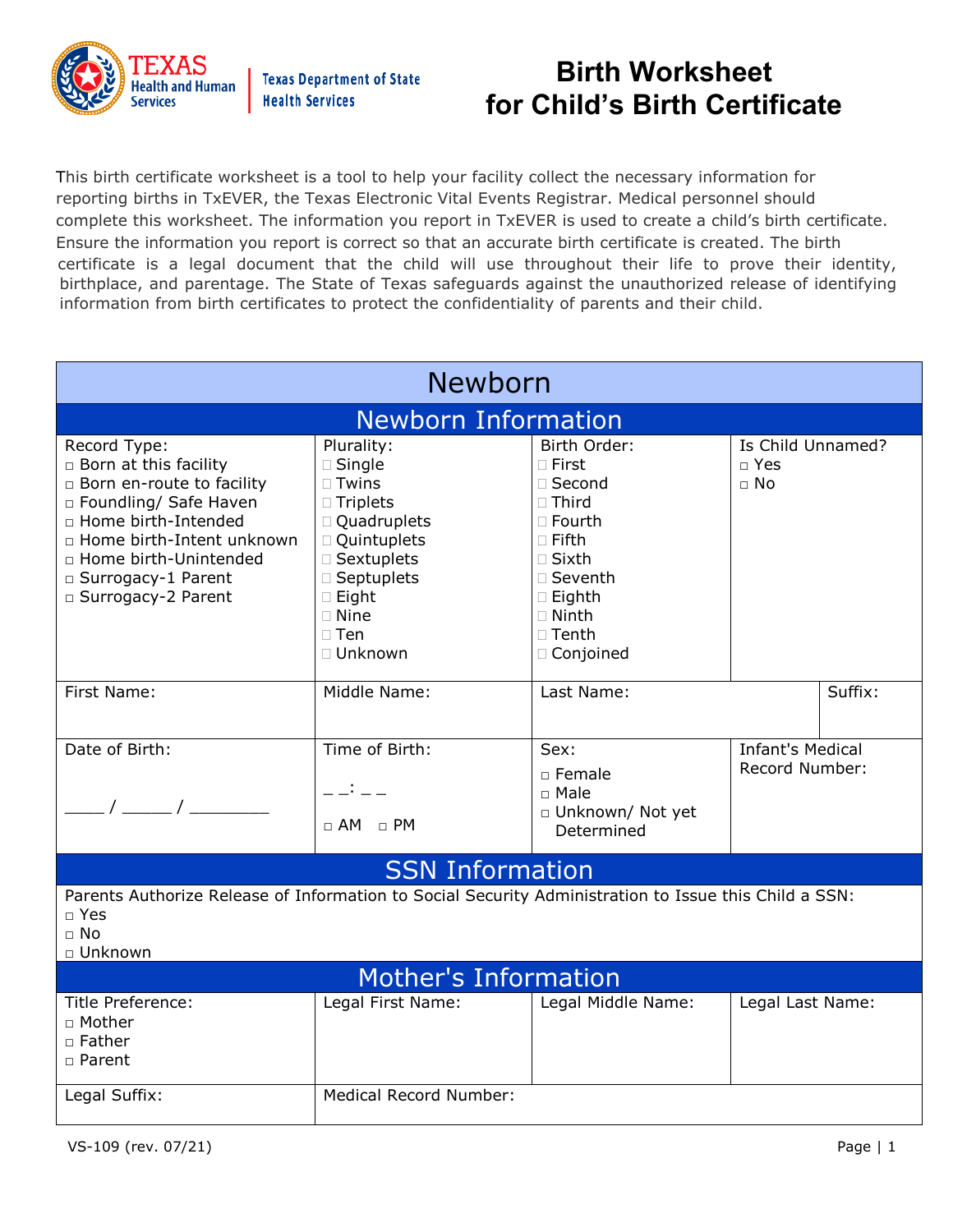

| <b>Facility Information &amp; Place of Birth</b> |                      |                                                                                                                                           |                     |  |
|--------------------------------------------------|----------------------|-------------------------------------------------------------------------------------------------------------------------------------------|---------------------|--|
| Name:                                            | <b>Facility Name</b> | Type:                                                                                                                                     | Type Other Specify: |  |
| □ Facility Name:                                 | Other (Specify):     | □ Clinic/Doctor's Office<br>□ Home Birth Intended                                                                                         |                     |  |
| □ Other                                          |                      | □ Home Birth Intent Unknown<br>□ Home Birth Unintended<br>$\Box$ Hospital<br>□ Licensed Birthing Center<br>$\Box$ Other<br>$\Box$ Unknown |                     |  |
| Address:                                         | Apt:                 | State:                                                                                                                                    | County:             |  |
| Local:                                           | City/Town:           | Zip:                                                                                                                                      | Zip Ext:            |  |

| Mother                                                                                                                           |                                    |                                                                  |                                               |  |  |
|----------------------------------------------------------------------------------------------------------------------------------|------------------------------------|------------------------------------------------------------------|-----------------------------------------------|--|--|
|                                                                                                                                  |                                    | Mother's Name Prior to First Marriage                            |                                               |  |  |
| □ Same as Mother's Legal Name?                                                                                                   |                                    |                                                                  |                                               |  |  |
| First Name:                                                                                                                      | Middle Name:                       | Last Name:                                                       | Suffix:                                       |  |  |
|                                                                                                                                  |                                    | Mother's Information                                             |                                               |  |  |
| Date of Birth:                                                                                                                   |                                    | Age at Child's Birth:                                            |                                               |  |  |
| Birthplace: (Click Checkbox to Filter Foreign<br>Countries Only)                                                                 |                                    | SSN:                                                             |                                               |  |  |
| <b>Marital Status:</b><br>Never Married<br>Married<br>Married, Husband Info Refused<br>Divorced<br>Widowed<br>Not Stated/Unknown |                                    | Married Within 300 Days?<br>Yes<br>No<br>П.<br>Unknown<br>$\Box$ | Yes, but refusing presumed father information |  |  |
| AOP Involved?<br>□ Yes □ No □ Yes - Common Law                                                                                   |                                    |                                                                  | Date Acknowledgement of Paternity Signed:     |  |  |
| Did Mother Relinquish Rights to Child?<br>$\Box$ Yes<br>$\Box$ No<br>□ Unknown                                                   |                                    | Mother's Relinquish Date:                                        |                                               |  |  |
| Paternity Genetic Testing?<br>□ Not done                                                                                         | □ Has Determined Biological Father |                                                                  |                                               |  |  |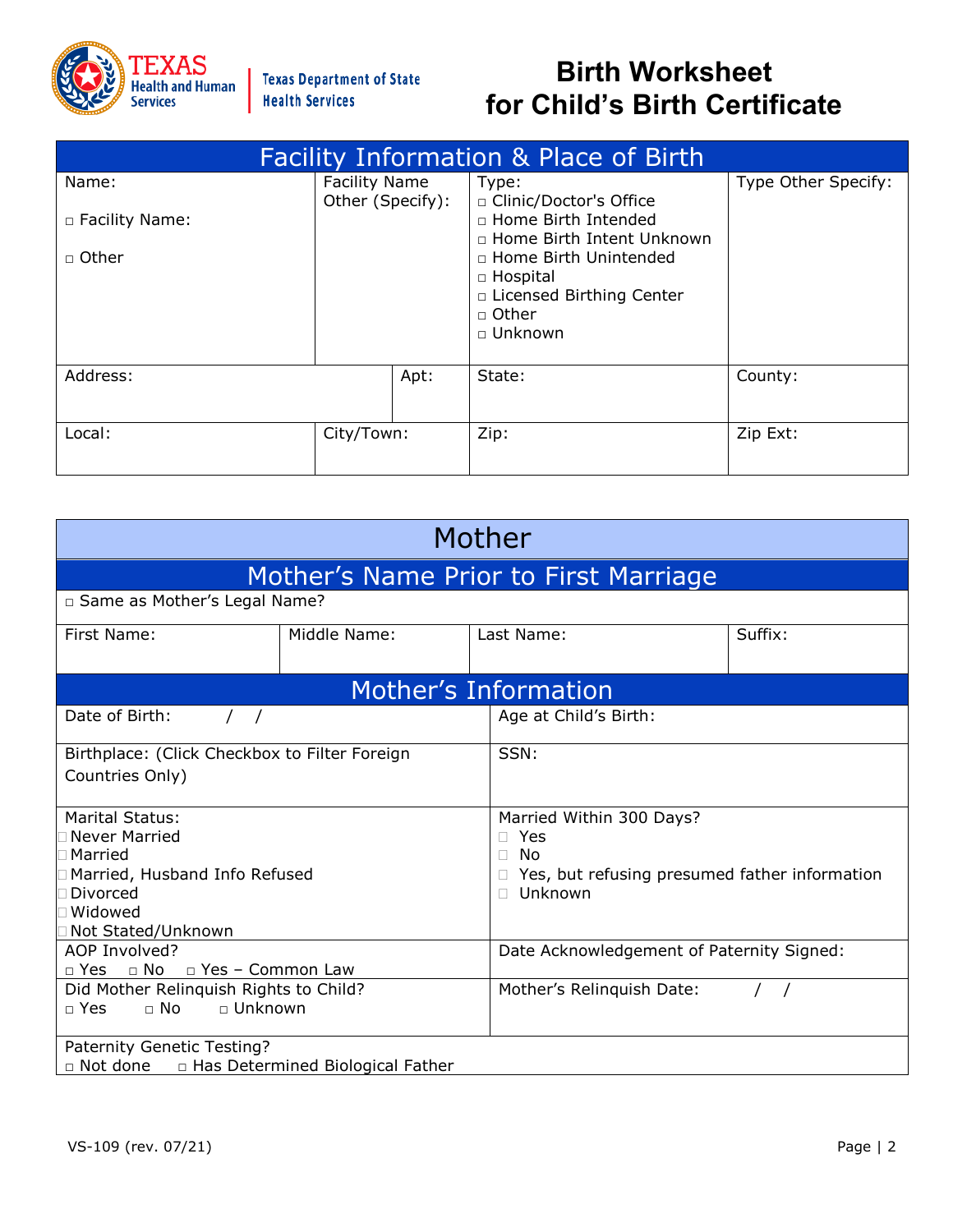

| <b>Mother's Miscellaneous Information</b>                                                                                                                                                                                                                                                                                                                                                                                                    |               |      |                                        |          |  |
|----------------------------------------------------------------------------------------------------------------------------------------------------------------------------------------------------------------------------------------------------------------------------------------------------------------------------------------------------------------------------------------------------------------------------------------------|---------------|------|----------------------------------------|----------|--|
| <b>Education Level:</b><br>$\Box$ 8 <sup>th</sup> Grade or Less<br>□ 9 <sup>th</sup> -12 <sup>th</sup> Grade No Diploma<br>□ High School Graduate or GED Completed<br>□ Some College Credit, No Degree<br>□ Associate Degree (E.G., AA, AS)<br>□ Bachelor's Degree (BA, AB, BS)<br>□ Master's Degree (E.G., MA, MS, MENG, MED, MSW, MBA)<br>Doctorate or Professional Degree (E.G., PhD, EDD, MD, DDS, DVM, LLV, JD)<br>□ Unknown/Not stated |               |      |                                        |          |  |
| Occupation:                                                                                                                                                                                                                                                                                                                                                                                                                                  |               |      | Kind of Business or Industry:          |          |  |
| Email:                                                                                                                                                                                                                                                                                                                                                                                                                                       |               |      |                                        |          |  |
|                                                                                                                                                                                                                                                                                                                                                                                                                                              |               |      | Mother's Residence Address Information |          |  |
| D Withheld by Request on AOP                                                                                                                                                                                                                                                                                                                                                                                                                 |               |      |                                        |          |  |
| Address:                                                                                                                                                                                                                                                                                                                                                                                                                                     |               | Apt: | State/Country:                         | County:  |  |
| City/Town:                                                                                                                                                                                                                                                                                                                                                                                                                                   | City (Other): |      | Zip:                                   | Zip Ext: |  |
| Inside City Limits:<br>$\Box$ Yes<br>$\Box$ No<br>□ Unknown                                                                                                                                                                                                                                                                                                                                                                                  |               |      |                                        |          |  |
| Mother's Mailing Address Information<br>□ Same as Residence?                                                                                                                                                                                                                                                                                                                                                                                 |               |      |                                        |          |  |
| Address:                                                                                                                                                                                                                                                                                                                                                                                                                                     | Apt:          |      | State/Country:                         | County:  |  |
| City/Town:                                                                                                                                                                                                                                                                                                                                                                                                                                   | City (Other): |      | Zip:                                   | Zip Ext: |  |
| $\mathbf{r}$<br><b>NA II</b>                                                                                                                                                                                                                                                                                                                                                                                                                 |               |      |                                        |          |  |

| Mother Demographics                                                                                                                     |  |  |  |
|-----------------------------------------------------------------------------------------------------------------------------------------|--|--|--|
| Mother's Ethnicity                                                                                                                      |  |  |  |
| □ No, Not Spanish/Hispanic/Latina<br>p Yes, Mexican, Mexican American, Chicana<br>□ Yes, Puerto Rican<br>□ Yes, Cuban<br>$\Box$ Unknown |  |  |  |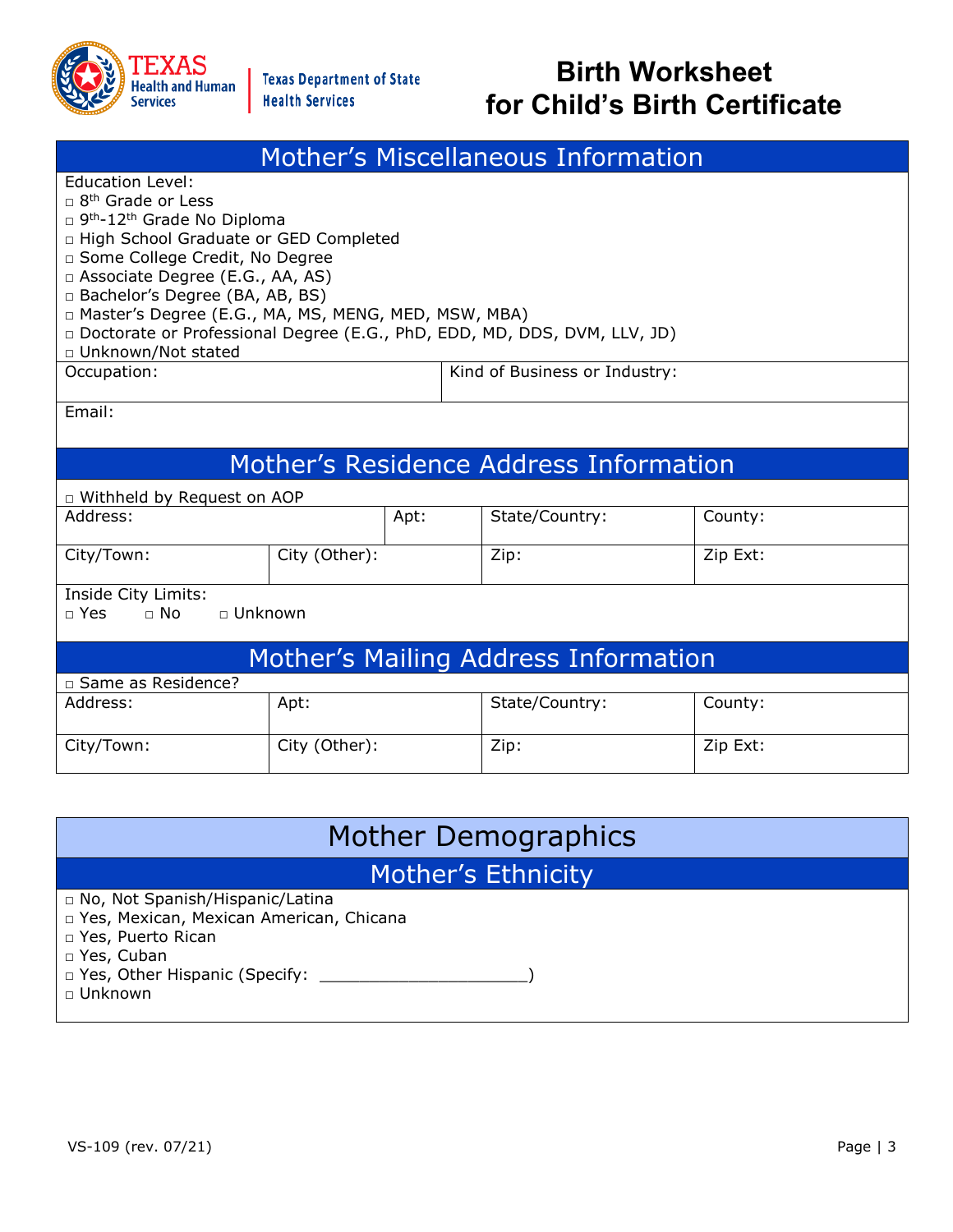

| Mother's Race                                                                                                                                                                                                                      |  |  |  |  |
|------------------------------------------------------------------------------------------------------------------------------------------------------------------------------------------------------------------------------------|--|--|--|--|
| $\sqcap$ White                                                                                                                                                                                                                     |  |  |  |  |
| □ Black or African American                                                                                                                                                                                                        |  |  |  |  |
| □ American Indian or Alaska Native (Name of the Enrolled or Principal Tribe: _________________________________                                                                                                                     |  |  |  |  |
| $\Box$ Asian Indian                                                                                                                                                                                                                |  |  |  |  |
| □ Chinese                                                                                                                                                                                                                          |  |  |  |  |
| $\Box$ Filipino                                                                                                                                                                                                                    |  |  |  |  |
| $\square$ Japanese                                                                                                                                                                                                                 |  |  |  |  |
| $\Box$ Korean                                                                                                                                                                                                                      |  |  |  |  |
| □ Vietnamese                                                                                                                                                                                                                       |  |  |  |  |
| □ Other Asian (Specify: <u>University:</u> University: University: University: University: University: University: University: University: University: University: University: University: University: University: University: Uni |  |  |  |  |
| $\Box$ Native Hawaiian                                                                                                                                                                                                             |  |  |  |  |
| □ Guamanian or Chamorro                                                                                                                                                                                                            |  |  |  |  |
| $\square$ Samoan                                                                                                                                                                                                                   |  |  |  |  |
|                                                                                                                                                                                                                                    |  |  |  |  |
|                                                                                                                                                                                                                                    |  |  |  |  |
| □ Unknown                                                                                                                                                                                                                          |  |  |  |  |

| Father                                                                |                                |            |         |  |  |  |  |
|-----------------------------------------------------------------------|--------------------------------|------------|---------|--|--|--|--|
|                                                                       | <b>Father's Legal Name</b>     |            |         |  |  |  |  |
| Title Preference: $\Box$ Mother                                       | $\Box$ Father<br>$\Box$ Parent |            |         |  |  |  |  |
| First Name:                                                           | Middle Name:                   | Last Name: | Suffix: |  |  |  |  |
|                                                                       |                                |            |         |  |  |  |  |
|                                                                       | <b>Father's Maiden Name</b>    |            |         |  |  |  |  |
| Same as Father's Legal Name?<br>П                                     |                                |            |         |  |  |  |  |
| First Name:                                                           | Middle Name:                   | Last Name: | Suffix: |  |  |  |  |
|                                                                       |                                |            |         |  |  |  |  |
| <b>Father's Information</b>                                           |                                |            |         |  |  |  |  |
| Date of Birth:<br>Age:                                                |                                |            |         |  |  |  |  |
|                                                                       |                                |            |         |  |  |  |  |
| SSN:<br>Birthplace: (Click Checkbox to Filter Foreign Countries Only) |                                |            |         |  |  |  |  |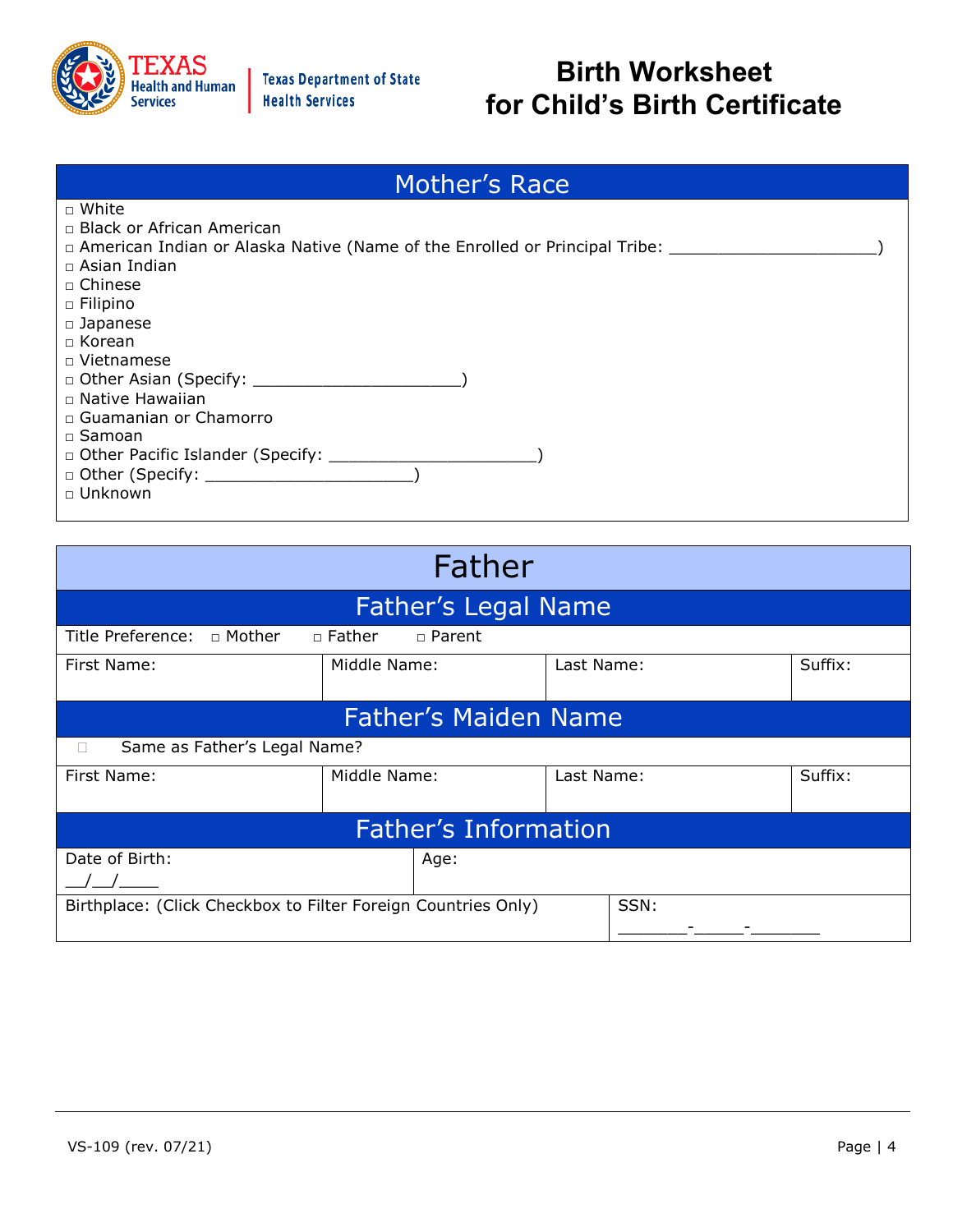

#### Father's Miscellaneous Information

Education Level:

- $\Box$  8<sup>th</sup> Grade or Less
- □ 9<sup>th</sup>-12<sup>th</sup> Grade No Diploma
- □ High School Graduate or GED Completed
- □ Some College Credit, No Degree
- □ Associate Degree (E.G., AA, AS)
- □ Bachelor's Degree (BA, AB, BS)
- □ Master's Degree (E.G., MA, MS, MENG, MED, MSW, MBA)
- □ Doctorate or Professional Degree (E.G., PhD, EDD, MD, DDS, DVM, LLV, JD)
- □ Unknown/Not stated

Occupation:  $\vert$  Kind of Business or Industry:

| <b>Father's Mailing Address Information</b>                 |  |      |                |          |
|-------------------------------------------------------------|--|------|----------------|----------|
| □ Same as Mother's Mailing?<br>□ Withheld by Request on AOP |  |      |                |          |
| Address:                                                    |  | Apt: | State/Country: | County:  |
| City (Other):<br>City/Town:                                 |  |      | Zip:           | Zip Ext: |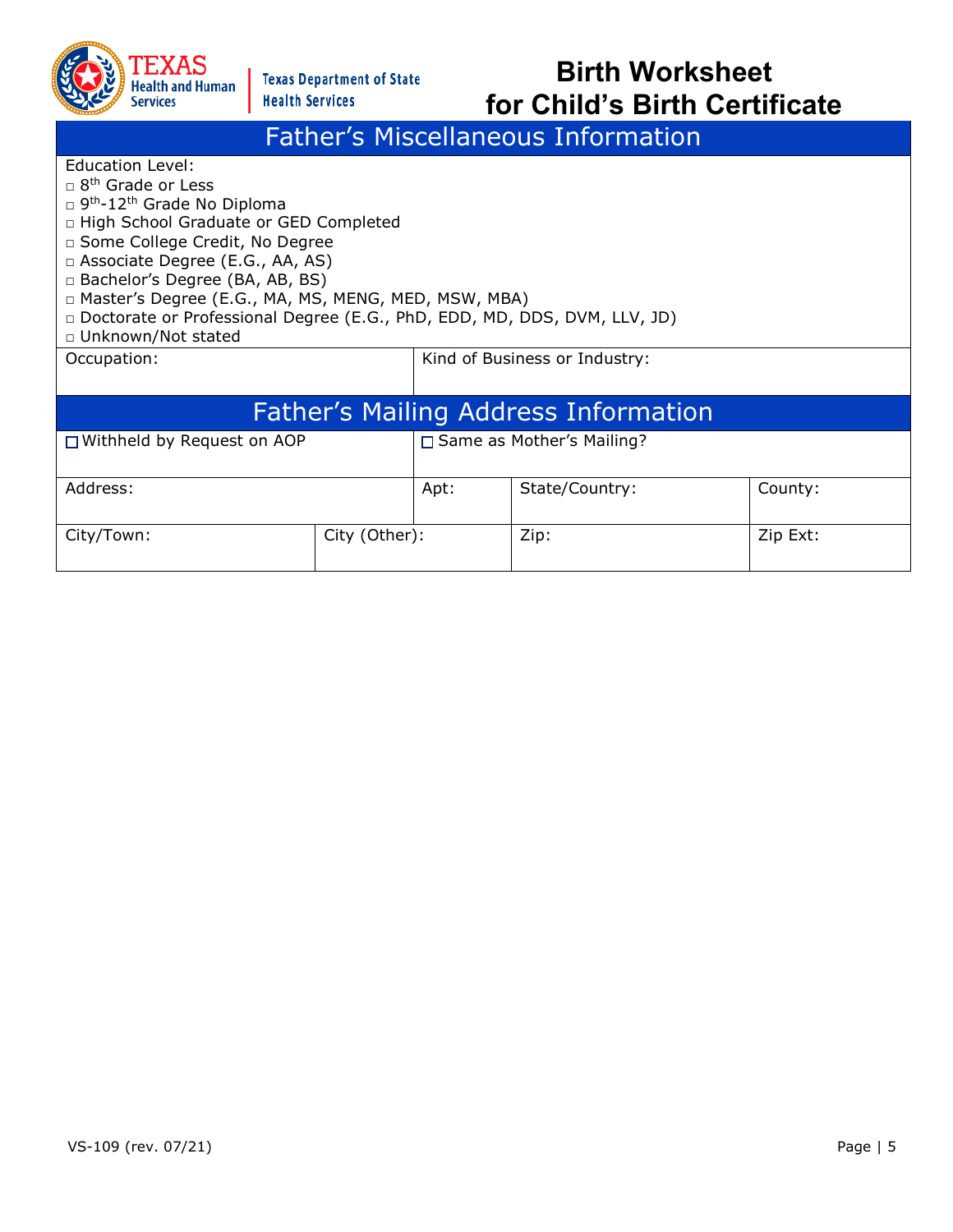

## Father Demographics

| <b>Father's Ethnicity</b>                 | <b>Father's Race</b>                      |
|-------------------------------------------|-------------------------------------------|
| □ No, Not Spanish/Hispanic/Latino         | □ White                                   |
| □ Yes, Mexican, Mexican American, Chicano | □ Black or African-American               |
| □ Yes, Puerto Rican                       | n American Indian or Alaska Native        |
| □ Yes, Other Hispanic (Specify)           | (Name of the Enrolled or Principal Tribe) |
| $\sqcap$ Unknown                          | $\Box$ Asian Indian                       |
| □ Refused                                 | □ Chinese                                 |
|                                           | $\Box$ Filipino                           |
|                                           | $\Box$ Japanese                           |
|                                           | $\Box$ Korean                             |
|                                           | $\Box$ Vietnamese                         |
|                                           | □ Other Asian (Specify)                   |
|                                           | $\Box$ Native Hawaiian                    |
|                                           | □ Guamanian or Chamorro                   |
|                                           | $\Box$ Samoan                             |
|                                           | $\Box$ Other Pacific Islander (Specify)   |
|                                           | □ Other (Specify)                         |
|                                           | $\sqcap$ Unknown                          |
|                                           | $\Box$ Refused                            |

#### **This tab displays when AOP = yes on Mother's Tab and marital status = yes**

| <b>Presumed Father</b>                                           |               |  |                                                      |          |         |
|------------------------------------------------------------------|---------------|--|------------------------------------------------------|----------|---------|
|                                                                  |               |  | <b>Presumed Father's Legal Name</b>                  |          |         |
| First Name:                                                      | Middle Name:  |  | Last Name:                                           |          | Suffix: |
|                                                                  |               |  | <b>Presumed Father's Information</b>                 |          |         |
| Date of Birth: ( )<br>SSN: ______ - ____ - _____ - ________      |               |  |                                                      |          |         |
|                                                                  |               |  | <b>Presumed Father's Mailing Address Information</b> |          |         |
| □ Same as Mother's Mailing?<br>$\Box$ Withheld by Request on AOP |               |  |                                                      |          |         |
| Address:<br>State/Country:<br>County:<br>Apt:                    |               |  |                                                      |          |         |
| City/Town:                                                       | City (Other): |  | Zip:                                                 | Zip Ext: |         |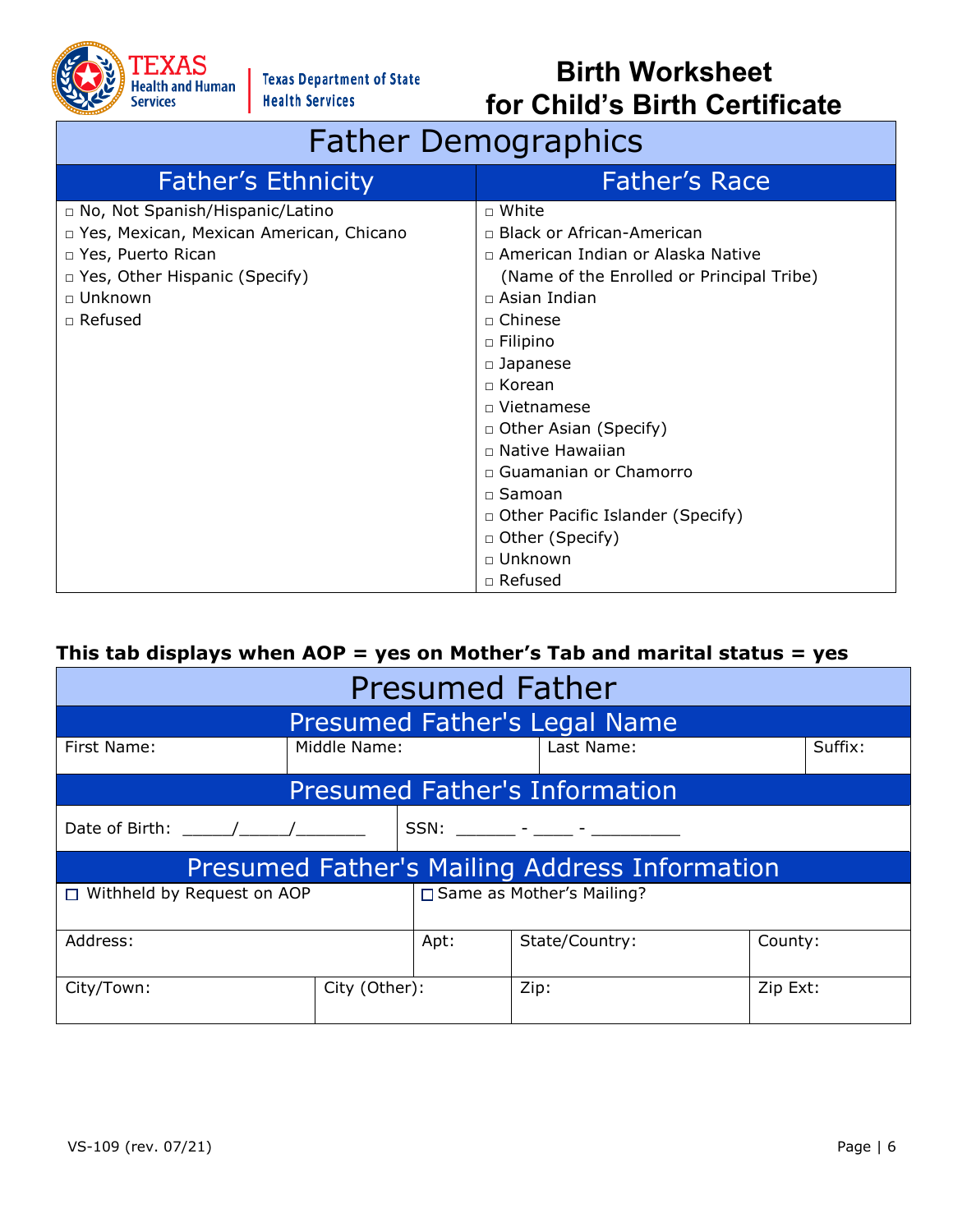

**This tab displays when record type = surrogacy 1 parent/surrogacy 2 parent**

| <b>Intended Mother</b>                                                                                                                       |               |                         |                                                        |                                                               |  |  |
|----------------------------------------------------------------------------------------------------------------------------------------------|---------------|-------------------------|--------------------------------------------------------|---------------------------------------------------------------|--|--|
|                                                                                                                                              |               |                         | Intended Mother's Current Legal Name                   |                                                               |  |  |
| Title Preference:<br>□ Mother                                                                                                                | □ Father      | □ Parent                |                                                        |                                                               |  |  |
| First Name:                                                                                                                                  | Middle Name:  |                         | Last Name:                                             | Suffix:                                                       |  |  |
|                                                                                                                                              |               |                         | Intended Mother's Name Prior to First Marriage         |                                                               |  |  |
| Same as Intended Mother's Legal Name?                                                                                                        |               | $\Box$ Yes<br>$\Box$ No |                                                        |                                                               |  |  |
| First Name:                                                                                                                                  | Middle Name:  |                         | Last Name:                                             | Suffix:                                                       |  |  |
|                                                                                                                                              |               | Mother's Information    |                                                        |                                                               |  |  |
| Date of Birth: $\angle$                                                                                                                      | Age:          |                         |                                                        | Birthplace: (Click Checkbox to Filter Foreign Countries Only) |  |  |
| SSN:                                                                                                                                         |               |                         |                                                        |                                                               |  |  |
| <b>Marital Status:</b><br>□ Never Married<br>□ Married<br>n Married, Husband Info Refused<br>□ Divorced<br>□ Widowed<br>□ Not Stated/Unknown |               |                         |                                                        |                                                               |  |  |
|                                                                                                                                              |               |                         | <b>Intended Mother's Medicaid Information</b>          |                                                               |  |  |
| Intended Mothers Medicaid Chip Name:                                                                                                         |               |                         | Intended Mothers Medicaid Chip Number:                 |                                                               |  |  |
|                                                                                                                                              |               |                         | <b>Intended Mother's Residence Address Information</b> |                                                               |  |  |
| Address:                                                                                                                                     | Apt:          |                         | State/Country:                                         | County:                                                       |  |  |
| City/Town:                                                                                                                                   | Zip:          | Zip Ext:                |                                                        | Inside City Limits:                                           |  |  |
| <b>Intended Mother's Mailing Address Information</b>                                                                                         |               |                         |                                                        |                                                               |  |  |
| □ Same as Residence?                                                                                                                         |               |                         |                                                        |                                                               |  |  |
| Address:                                                                                                                                     | Apt:          |                         | State/Country:                                         | County:                                                       |  |  |
| City/Town:                                                                                                                                   | City (Other): | Zip:                    |                                                        | Zip Ext:                                                      |  |  |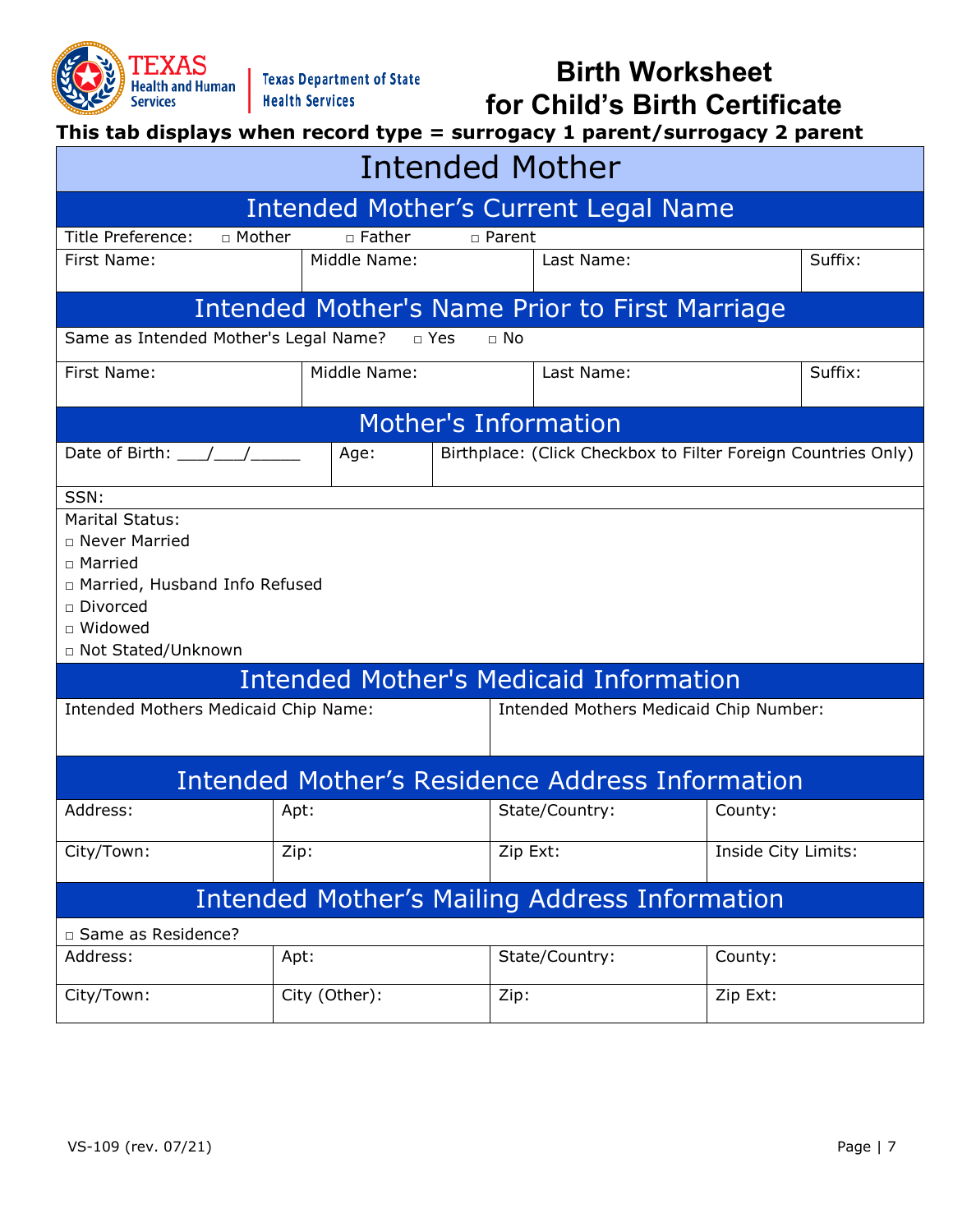

| <b>Intended Father</b>                                                                             |                             |                              |  |         |  |  |
|----------------------------------------------------------------------------------------------------|-----------------------------|------------------------------|--|---------|--|--|
|                                                                                                    |                             | Intended Father's Legal Name |  |         |  |  |
| Title Preference:<br>$\sqcap$ Mother                                                               | $\Box$ Father               | □ Parent                     |  |         |  |  |
| First Name:                                                                                        | Middle Name:                | Last Name:                   |  | Suffix: |  |  |
|                                                                                                    | <b>Father's Maiden Name</b> |                              |  |         |  |  |
| Same as Intended Father's Legal Name? □ Yes                                                        |                             | $\Box$ No                    |  |         |  |  |
| Middle Name:<br>Suffix:<br>Last Name:<br>First Name:                                               |                             |                              |  |         |  |  |
| <b>Intended Father's Information</b>                                                               |                             |                              |  |         |  |  |
| Date of Birth:<br>Birthplace (Click Checkbox to<br>SSN:<br>Age:<br>Filter Foreign Countries Only): |                             |                              |  |         |  |  |

| Mother Medical - 1                                                                                                                                                                                                                                         |                                                                                                       |  |  |  |  |
|------------------------------------------------------------------------------------------------------------------------------------------------------------------------------------------------------------------------------------------------------------|-------------------------------------------------------------------------------------------------------|--|--|--|--|
| General                                                                                                                                                                                                                                                    |                                                                                                       |  |  |  |  |
| Mother Transferred for Delivery?<br>$\sqcap$ YES<br>$\Box$ NO                                                                                                                                                                                              | If YES, from What Location:<br>$\sqcap$ OTHER<br>(Option to Search All Locations Available in TxEVER) |  |  |  |  |
| Mother Transfer Facility - Other:                                                                                                                                                                                                                          |                                                                                                       |  |  |  |  |
| Principal Source of Payment:<br>D PRIVATE INSURANCE (BLUE CROSS/ BLUE SHIELD, AETNA, ETC.)<br>□ MEDICAID/CHIP (PENDING OR NOT)<br>□ SELF PAY<br>$\Box$ OTHER<br>□ INDIAN HEALTH SERVICE<br>□ CHAMPUS/TRICARE<br>D OTHER GOVERNMENT (FEDERAL, STATE, LOCAL) |                                                                                                       |  |  |  |  |
| Principal Source of Payment - Other (Specify):                                                                                                                                                                                                             |                                                                                                       |  |  |  |  |
| Did Mother Get WIC Food for Herself during This Pregnancy?<br>$\Box$ Yes<br>$\sqcap$ No                                                                                                                                                                    |                                                                                                       |  |  |  |  |
| Mother's Medicaid Chip Name:                                                                                                                                                                                                                               | Mother's Medicaid Chip Number:                                                                        |  |  |  |  |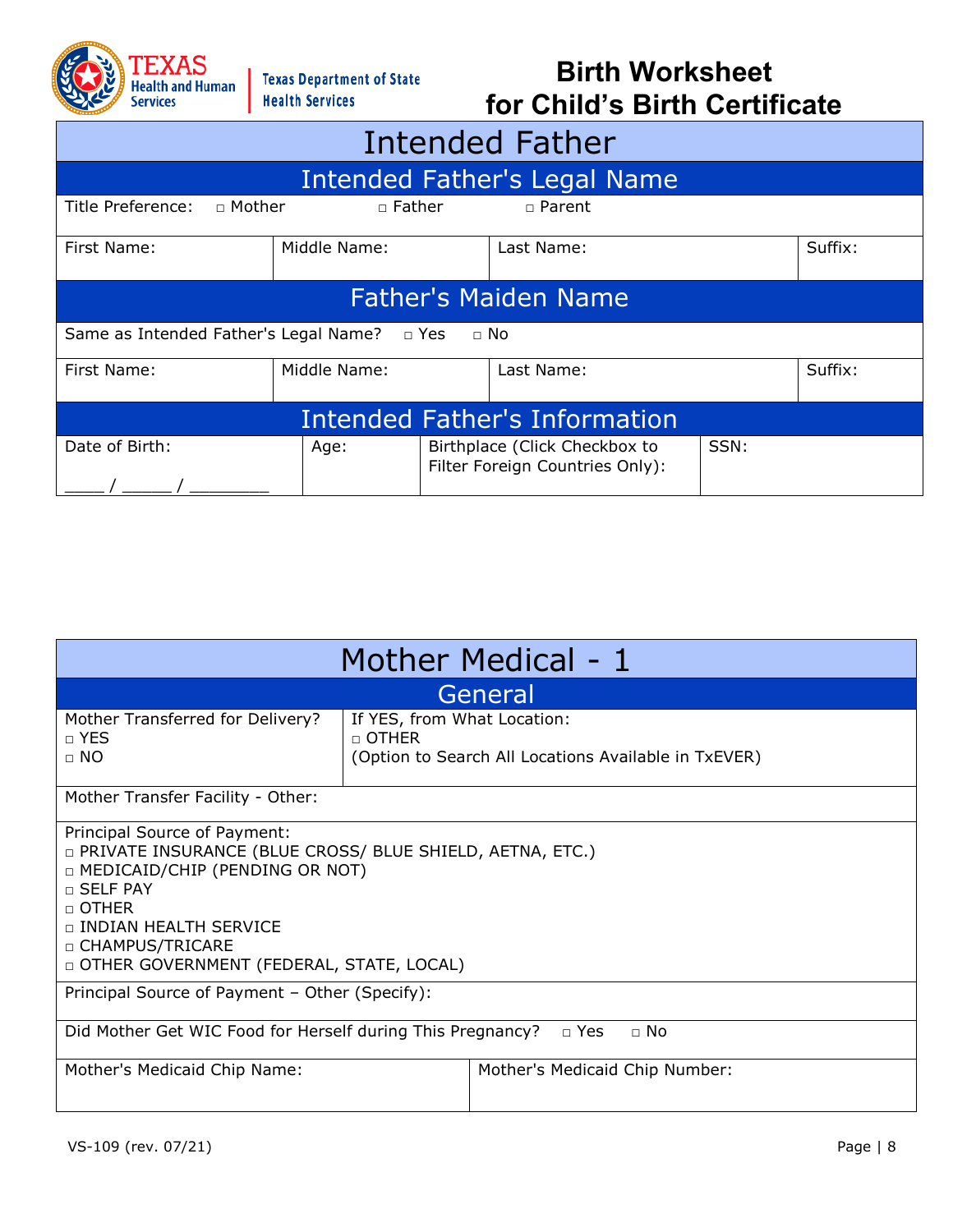

| Cigarettes Information                                                             |  |                                      |  |  |  |
|------------------------------------------------------------------------------------|--|--------------------------------------|--|--|--|
| Did Mother Smoke Cigarettes before or during Pregnancy?<br>$\Box$ Yes<br>$\Box$ No |  |                                      |  |  |  |
|                                                                                    |  |                                      |  |  |  |
| Did Mother Report in Cigarettes? □                                                 |  |                                      |  |  |  |
| # of Cigarettes Per Day<br># of Packs Per Day                                      |  |                                      |  |  |  |
|                                                                                    |  |                                      |  |  |  |
|                                                                                    |  |                                      |  |  |  |
|                                                                                    |  |                                      |  |  |  |
|                                                                                    |  |                                      |  |  |  |
| Mother's Health Information                                                        |  |                                      |  |  |  |
| Mother's Weight at Delivery (lbs):                                                 |  | Mother's Pre-Pregnancy Weight (lbs): |  |  |  |
| Mother's Height (Feet/Inches):                                                     |  | Date Last Normal Menses Began:       |  |  |  |
|                                                                                    |  |                                      |  |  |  |

| <b>HIV Testing</b>                                                                                           |  |  |  |  |  |
|--------------------------------------------------------------------------------------------------------------|--|--|--|--|--|
| □ Unknown<br>HIV Test Done Prenatally?<br>$\Box$ Yes<br>$\Box$ No                                            |  |  |  |  |  |
| Check All that Apply:<br>□ First Trimester<br>□ Second Trimester<br>□ Third Trimester<br>□ None<br>□ Unknown |  |  |  |  |  |
| HIV Test Done at Delivery?<br>$\Box$ Yes<br>$\Box$ No<br>□ Unknown                                           |  |  |  |  |  |
| Infant Tested for HIV at Birth?<br>$\Box$ No<br>□ Unknown<br>$\Box$ Yes                                      |  |  |  |  |  |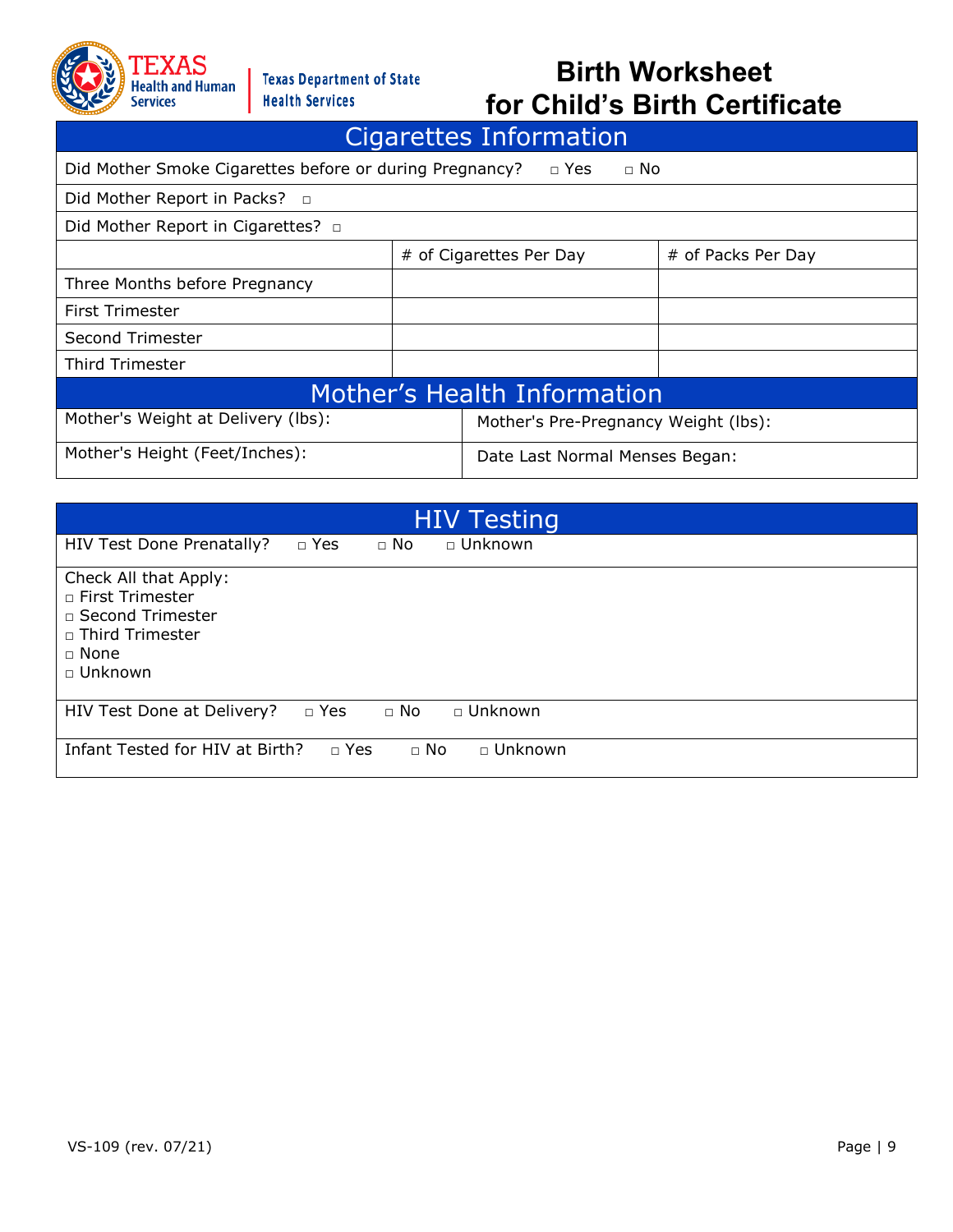

| Mother Medical – 2                                                                                                                                                                                                                                                                           |  |  |  |  |  |
|----------------------------------------------------------------------------------------------------------------------------------------------------------------------------------------------------------------------------------------------------------------------------------------------|--|--|--|--|--|
| <b>Pregnancy History</b>                                                                                                                                                                                                                                                                     |  |  |  |  |  |
| Number of Previous Live Births Now Living (Do Not Include This Child):                                                                                                                                                                                                                       |  |  |  |  |  |
| Number of Previous Live Births Now Dead:                                                                                                                                                                                                                                                     |  |  |  |  |  |
| Date of Last Live Birth:<br>Number of Other Pregnancy Outcomes:                                                                                                                                                                                                                              |  |  |  |  |  |
| Date of Last Other Pregnancy Outcome:                                                                                                                                                                                                                                                        |  |  |  |  |  |
| Prenatal                                                                                                                                                                                                                                                                                     |  |  |  |  |  |
| Did Mother Receive Prenatal Care? □ Yes<br>$\Box$ No<br>□ Unknown                                                                                                                                                                                                                            |  |  |  |  |  |
| Date of First Prenatal Care Visit:<br>$\sqrt{2}$                                                                                                                                                                                                                                             |  |  |  |  |  |
| Date of Last Prenatal Care Visit:                                                                                                                                                                                                                                                            |  |  |  |  |  |
| Total Number of Prenatal Care Visits; If None, Enter '0':                                                                                                                                                                                                                                    |  |  |  |  |  |
| Source of Prenatal Care Visits<br>□ Hospital<br>n Public Health Clinic<br>□ Private Physician<br>□ Midwife<br>□ Other: Specify<br>$\Box$ None<br>□ Unknown<br>MVR (Missing Value Reason)<br>$\Box$ Refused<br>□ Not Obtainable<br>□ Sought But Not Obtainable                                |  |  |  |  |  |
| <b>Method of Delivery</b>                                                                                                                                                                                                                                                                    |  |  |  |  |  |
| Was Delivery with Forceps Attempted but Unsuccessful?<br>$\Box$ Yes<br>$\Box$ No                                                                                                                                                                                                             |  |  |  |  |  |
| Was Delivery with Vacuum Extraction Attempted but Unsuccessful?<br>$\Box$ Yes<br>$\Box$ No                                                                                                                                                                                                   |  |  |  |  |  |
| Fetal Presentation at Birth?<br>Final Route & Method of Delivery?<br>□ Cephalic<br>□ Vaginal/Spontaneous<br>□ Breech<br>□ Vaginal/Forceps<br>□ Other<br>□ Vaginal/Vacuum<br>□ Cesarean (Final Route)<br>□ Unknown<br>If Cesarean, Was a Trial of Labor Attempted?<br>$\Box$ No<br>$\Box$ Yes |  |  |  |  |  |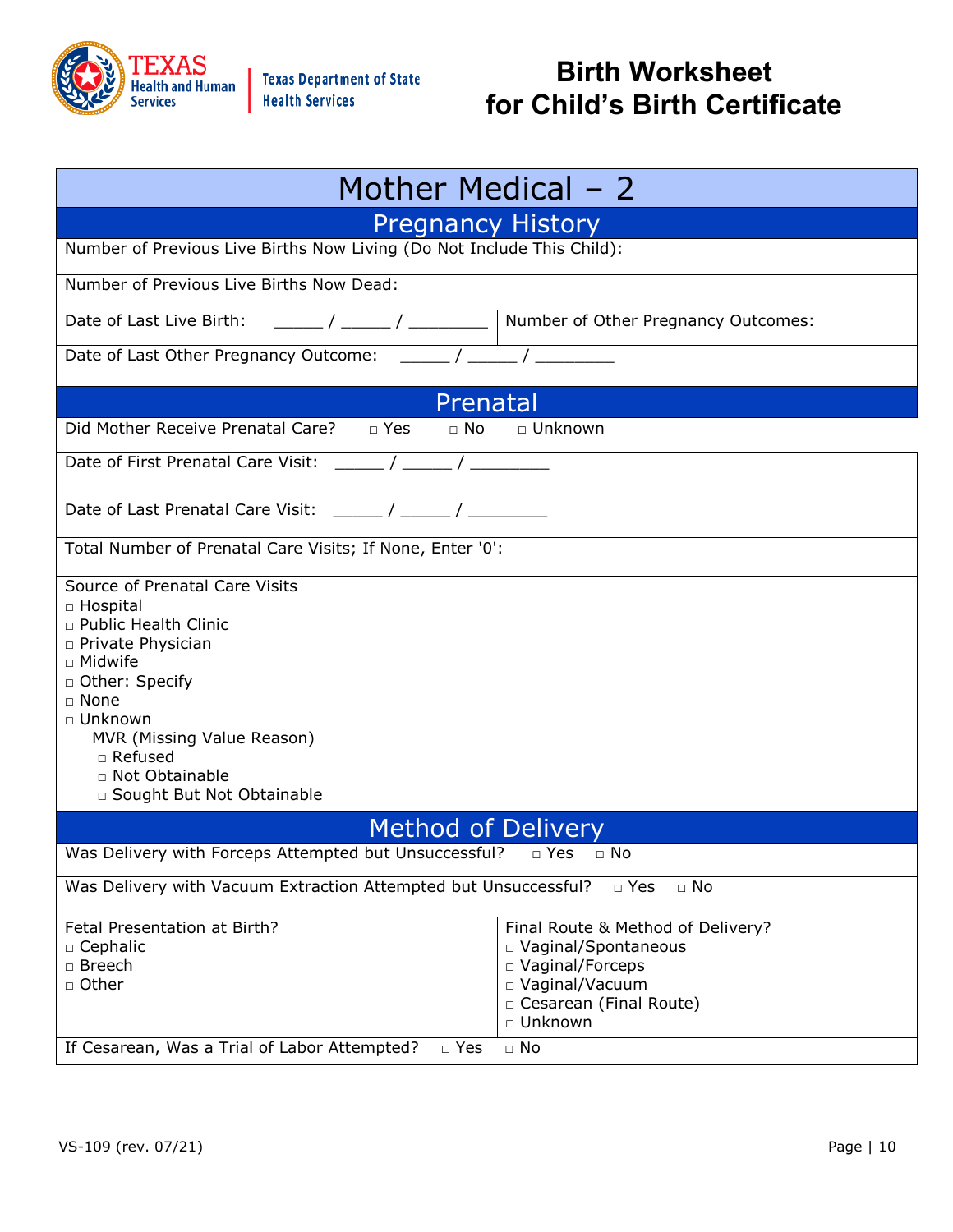

## Mother Medical - 3

#### Exposure/Infections Present/Treated During Pregnancy

Exposure/Infections Present/Treated during Pregnancy (Check All that Apply):

- Gonorrhea
- Syphilis
- Chlamydia
- □ Hepatitis B
- □ Hepatitis C
- Unknown
	- Infection MVR:
	- o Refused
	- o Not Obtainable
	- o Sought, But Not Obtainable
- □ None of the Above

#### Risk Factor in this Pregnancy

- Risk Factors in this Pregnancy (Check All that Apply):
- □ Diabetes (Select One of the Following)
	- □ Pre-Pregnancy (Diagnosis Prior to this Pregnancy)
	- □ Gestational (Diagnosis in this Pregnancy)
- □ Hypertension (Select One of the Following)
	- □ Pre-Pregnancy (Chronic)
	- □ Gestational (PIH, Preeclampsia)
	- □ Eclampsia
- □ Previous Preterm Birth
- □ Other Previous Poor Pregnancy Outcome (Includes Perinatal Death, Small for Gestational Age/Interuterine Growth Restricted Birth)
	- □ Perinatal Death
	- □ Small for Gestational Age
	- □ Intrauterine Growth Restriction
	- $\Box$  Other (Specify)
- □ Pregnancy Resulted from Infertility Treatment (Check All that Apply):
- □ Fertility-Enhancing Drugs
- Artificial Insemination
- □ Intrauterine Insemination
- Assisted Reproductive Technology Vitro Fertilization (IVF)
- Assisted Reproductive Technology Gamete Intrafallopian Transfer (GIFT)
- □ Other (Specify)
- □ Mother Had a Previous Cesarean Delivery?
	- $\Box$  If selected, how many?
- □ Antiretrovirals Administered during Pregnancy or at Delivery
- □ Cholecystitis
- □ Prior Classical Cesarean
- □ Prior Myomectomy
- □ None of the Above
- □ Unknown (Select One)
	- □ Refused
	- □ Not Obtainable
	- □ Sought, But Not Obtainable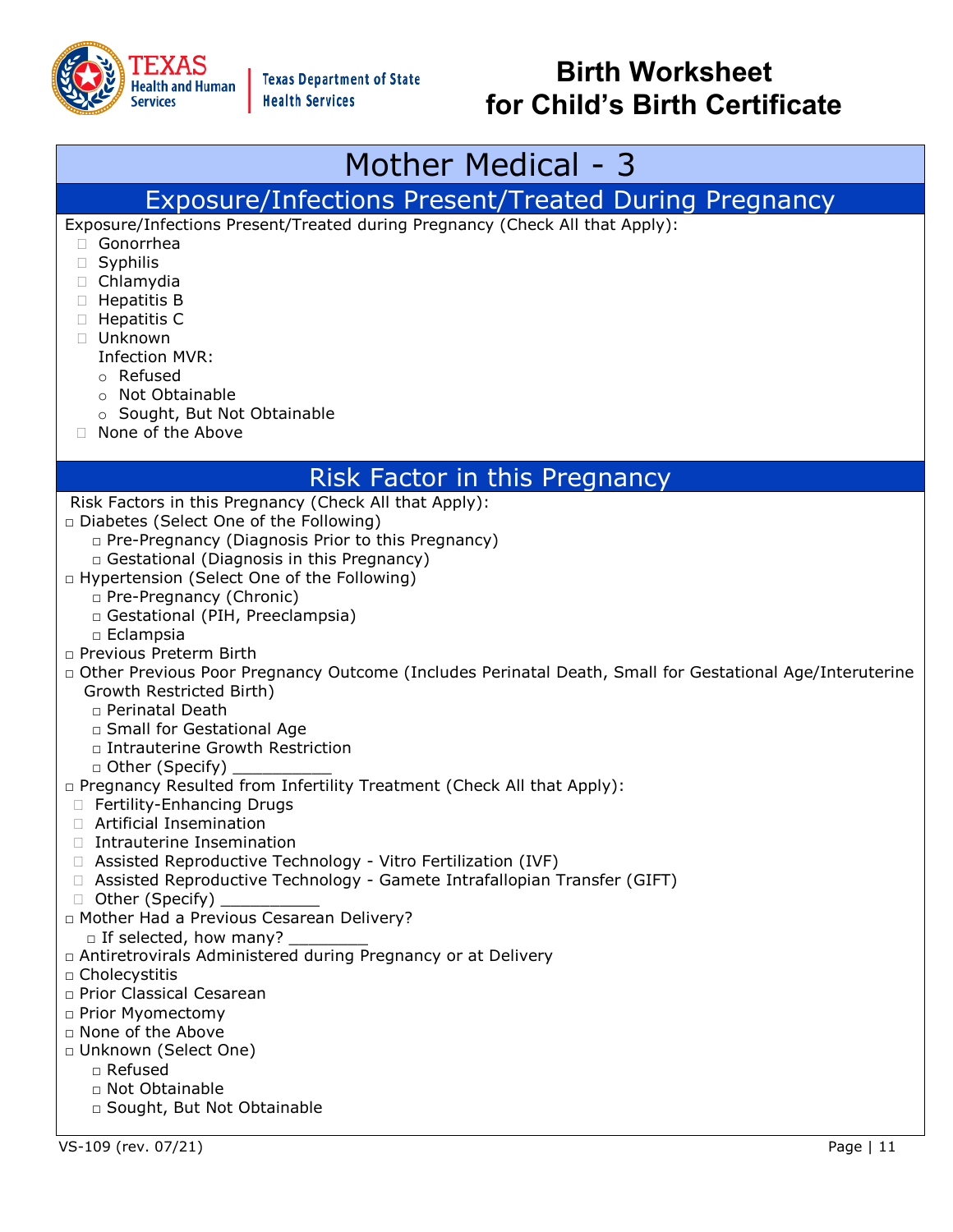

| Mother Medical – 4                                                                                                                                                                                                                                                                                                                                                                                                                                                                                                                                                                                                                                                                                                                                                                                                            |                                                                                                                                                                                                                                                                                                                                  |  |  |
|-------------------------------------------------------------------------------------------------------------------------------------------------------------------------------------------------------------------------------------------------------------------------------------------------------------------------------------------------------------------------------------------------------------------------------------------------------------------------------------------------------------------------------------------------------------------------------------------------------------------------------------------------------------------------------------------------------------------------------------------------------------------------------------------------------------------------------|----------------------------------------------------------------------------------------------------------------------------------------------------------------------------------------------------------------------------------------------------------------------------------------------------------------------------------|--|--|
| <b>Obstetric Procedures</b>                                                                                                                                                                                                                                                                                                                                                                                                                                                                                                                                                                                                                                                                                                                                                                                                   | <b>Onset of Labor</b>                                                                                                                                                                                                                                                                                                            |  |  |
| Obstetric Procedures (check all that apply):<br>□ Cervical Cerclage<br>□ External Cephalic Version (choose one):<br>□ Successful<br>□ Failed<br>$\Box$ Tocolysis<br>□ None of the Above                                                                                                                                                                                                                                                                                                                                                                                                                                                                                                                                                                                                                                       | Onset of Labor (check all that apply):<br>□ Premature Rupture of the Membranes (Prolonged<br>$> 18$ Hours)<br>n Precipitous Labor (Less than 3 Hours)<br>n Prolonged Labor (Greater than 20 Hours)<br>□ None of the Above<br>□ Unknown<br>$\Box$ Refused<br>□ Not Obtainable<br>□ Sought But Not Obtainable                      |  |  |
| Characteristics of Labor &                                                                                                                                                                                                                                                                                                                                                                                                                                                                                                                                                                                                                                                                                                                                                                                                    | <b>Maternal Morbidity</b>                                                                                                                                                                                                                                                                                                        |  |  |
| <b>Delivery</b><br>Characteristics of Labor & Delivery (Check All that<br>Apply):<br>□ Induction of Labor<br>□ Augmentation of Labor<br>□ Non-Vertex Presentation<br>□ Steroids (Glucocorticoids) for Fetal Lung<br>Maturation Received by the Mother Prior to<br>Delivery<br>□ Antibiotics Received by Mother during Labor<br>¤ Clinical Chorioamnionitis Diagnosed during Labor<br>or Maternal Temperature is > 38 C (100.4 F)<br>□ Moderate/Heavy Meconium Staining of the<br>Amniotic Fluid<br>□ Fetal Intolerance of Labor Such That One of More<br>of the Following Action Was Taken: In-Utero<br>Resuscitative Measures, Further Fetal Assessment,<br>or Operative Delivery<br>□ Epidural or Spinal Anesthesia during Labor<br>□ None of the Above<br>D Other Complication Not Listed<br>n No Complications Determined | Complication Associated with Labor and Delivery<br>(Check all that apply):<br>□ Maternal Transfusion<br>□ Third or Fourth Degree Perineal Laceration<br>□ Ruptured Uterus<br>□ Unplanned Hysterectomy<br>n Admission to Intensive Care Unit<br>□ Unplanned Operating Room Procedure Following<br>Delivery<br>□ None of the Above |  |  |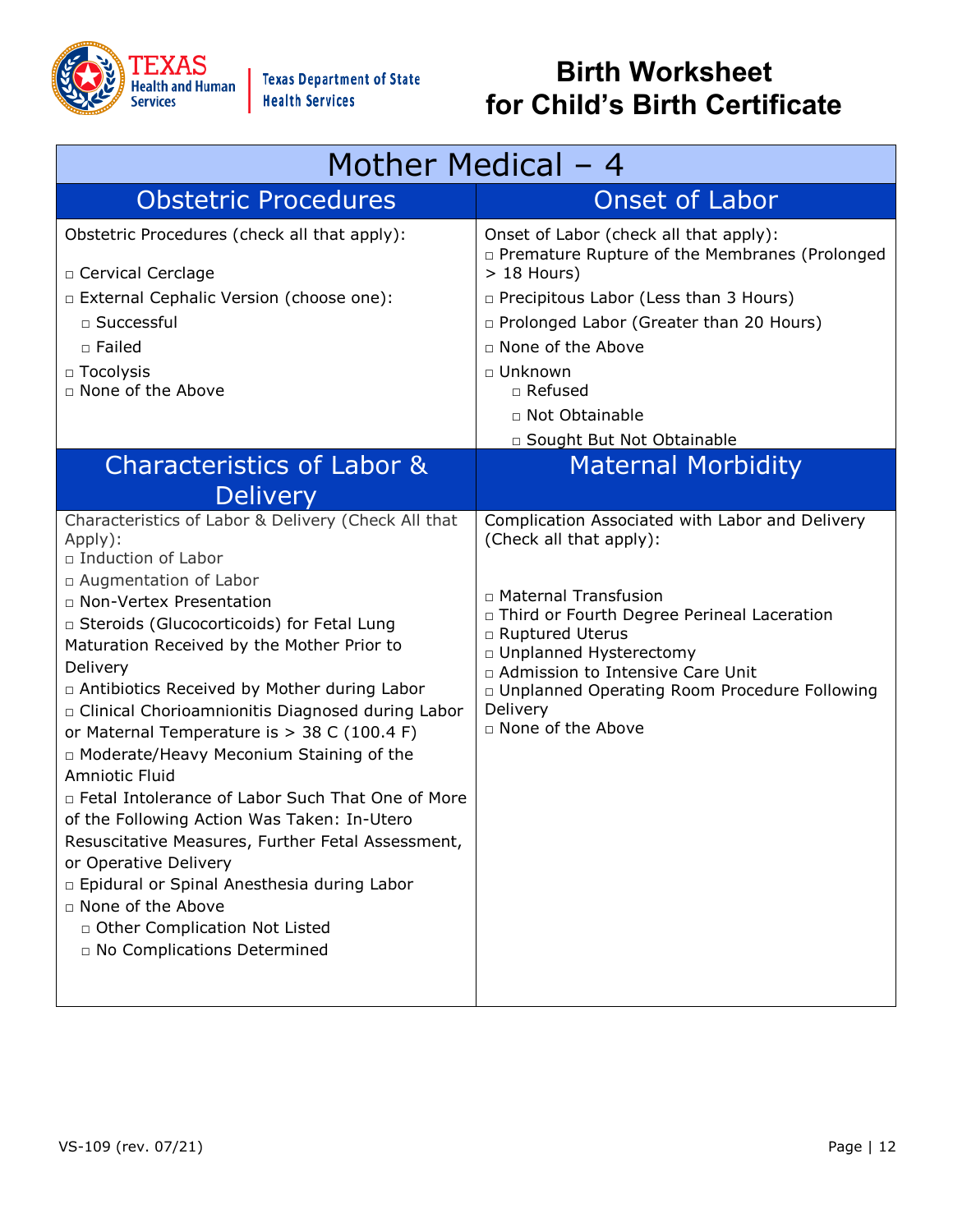

| Newborn Medical - 1                                                                                                                                                                                                             |                            |                                                                        |  |  |  |
|---------------------------------------------------------------------------------------------------------------------------------------------------------------------------------------------------------------------------------|----------------------------|------------------------------------------------------------------------|--|--|--|
|                                                                                                                                                                                                                                 | General                    |                                                                        |  |  |  |
| Is Infant Living at Time of Report?<br>$\Box$ Yes<br>$\Box$ No<br>□ Infant Transferred, Status Unknown                                                                                                                          |                            | Is Infant Being Breast Fed, Even Partially?<br>$\Box$ Yes<br>$\Box$ No |  |  |  |
| Obstetric Estimate of Gestation (completed weeks):                                                                                                                                                                              |                            |                                                                        |  |  |  |
| Apgar Score (at 5 min.):<br>$1 - 10$ :                                                                                                                                                                                          |                            | Apgar Score (at 10 min.):<br>$1 - 10$ :                                |  |  |  |
| □ Not Taken<br>$\Box$ Unknown                                                                                                                                                                                                   |                            | □ Not Taken<br>□ Unknown                                               |  |  |  |
| Was Infant Transferred within 24 Hours of Delivery?                                                                                                                                                                             |                            | $\Box$ Yes<br>$\sqcap$ No                                              |  |  |  |
| If YES Where:                                                                                                                                                                                                                   |                            |                                                                        |  |  |  |
| Infant Transfer Facility - Other:                                                                                                                                                                                               |                            | Was Infant Vaccinated with Hepatitis B Vaccine?<br>□ Yes<br>$\Box$ No  |  |  |  |
| Infant Primary Care Physician:                                                                                                                                                                                                  |                            | □ Unknown<br>□ Information Unavailable                                 |  |  |  |
|                                                                                                                                                                                                                                 | Child's Weight Information |                                                                        |  |  |  |
| Grams:                                                                                                                                                                                                                          | Pounds:                    | Ounces:                                                                |  |  |  |
|                                                                                                                                                                                                                                 | <b>ImmTrac Consent</b>     |                                                                        |  |  |  |
| Please Indicate the Parent's Choice Regarding Consent for ImmTrac Participation. The Birth Registrar Will<br>be Required to Affirm that this Information Accurately Reflects the Parent's Choice.                               |                            |                                                                        |  |  |  |
| If the Parent Has Not Yet Been Offered the Option to Consent for ImmTrac Participation, You May Skip<br>this Section and Answer at a Later Time. This Section Must Be Completed for Legal Release of the Birth<br>Registration. |                            |                                                                        |  |  |  |
| □ Parent Has GRANTED CONSENT for ImmTrac Participation by Signing DSHS ImmTrac Newborn<br>Registration Form # (ImmTrac NB-2) and Marking the CONSENT GRANTED Option.                                                            |                            |                                                                        |  |  |  |
| □ Parent Has DENIED CONSENT for ImmTrac Participation (Requested Exclusion) by Signing DSHS<br>ImmTrac Newborn Registration Form # (ImmTrac NB-2) and Marking the CONSENT DENIED Option.                                        |                            |                                                                        |  |  |  |
| $\Box$ Parent Has Not Signed a Properly Completed DSHS ImmTrac Newborn Registration Form # (ImmTrac<br>$NB-2$ ).                                                                                                                |                            |                                                                        |  |  |  |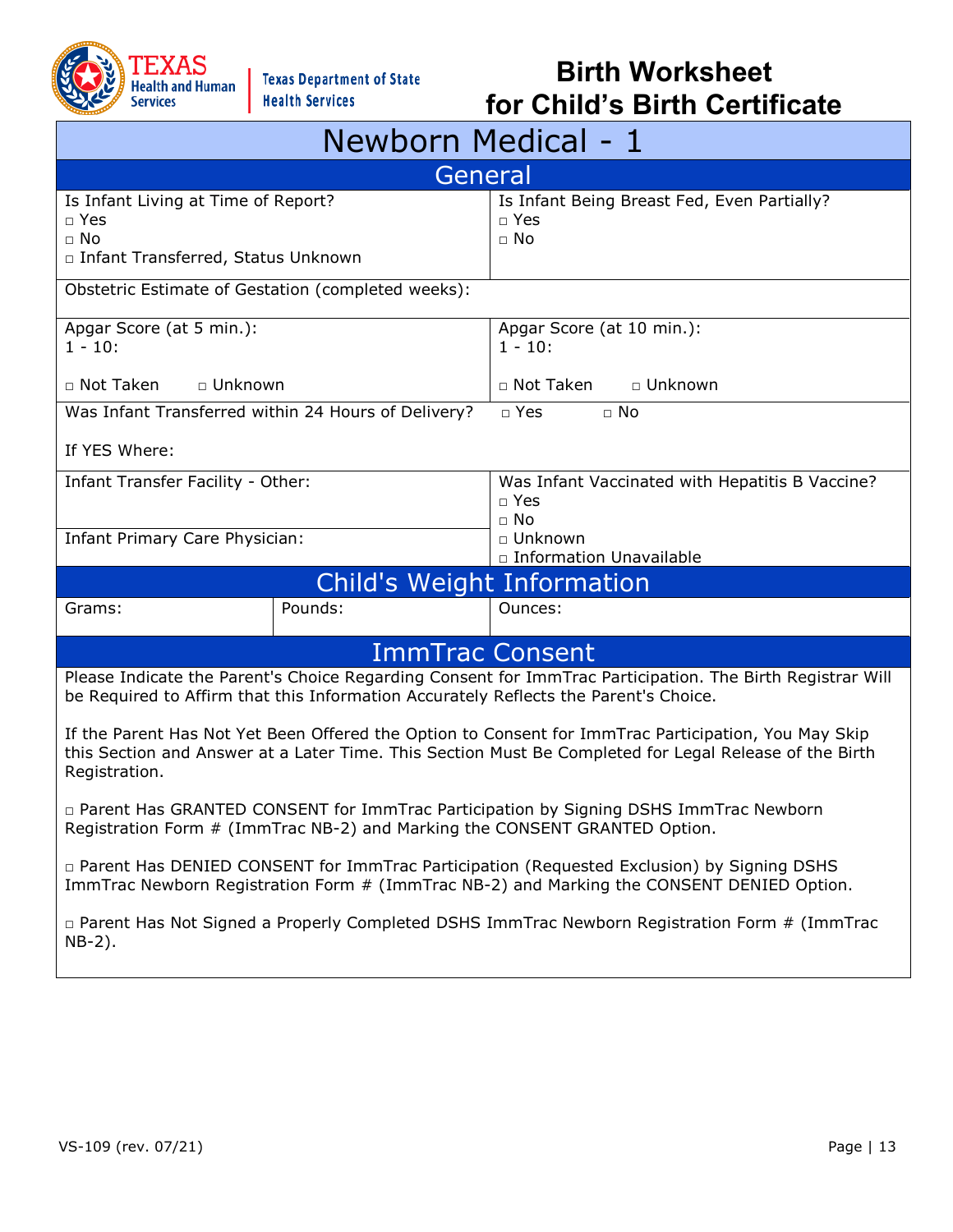

# Newborn Medical - 2

| <b>Abnormal Conditions</b>                                                                                                                                                                                                                                                                                                                                                                                                                                                                                                                                                                                                              | <b>Congenital Anomalies</b>                                                                                                                                                                                                                                                                                                                                                                                                                                                                                                                                                                                                                          |
|-----------------------------------------------------------------------------------------------------------------------------------------------------------------------------------------------------------------------------------------------------------------------------------------------------------------------------------------------------------------------------------------------------------------------------------------------------------------------------------------------------------------------------------------------------------------------------------------------------------------------------------------|------------------------------------------------------------------------------------------------------------------------------------------------------------------------------------------------------------------------------------------------------------------------------------------------------------------------------------------------------------------------------------------------------------------------------------------------------------------------------------------------------------------------------------------------------------------------------------------------------------------------------------------------------|
| Abnormal Conditions of Newborn (Check All that<br>Apply):<br>Assisted Ventilation Required Immediately<br>□<br><b>Following Delivery</b><br>Assisted Ventilation Required for More than Six<br>$\Box$<br>Hours<br>NICU Admission<br>П<br>Newborn Given Surfactant Replacement Therapy<br>$\Box$<br>Antibiotics Received by the Newborn for<br>□<br><b>Suspected Neonatal Sepsis</b><br>Seizure or Serious Neurologic Dysfunction<br>$\Box$<br>Significant Birth Injury (Skeletal Fracture(s),<br>$\Box$<br>Peripheral Nerve Injury, and/or Soft Tissue/Solid<br>Organ Hemorrhage Requiring Intervention)<br>None of the Above<br>$\Box$ | Congenital Anomalies (Check All that Apply):<br>Anencephaly<br>□<br>Meningomyelocele/Spina Bifida<br>П<br>Congenital Diaphragmatic Hernia<br>□<br>Gastroschisis<br>п<br>Down Syndrome:<br>□<br>Karyotype Confirmed<br>$\circ$<br>Karyotype Pending<br>$\circ$<br>Suspected Chromosomal Disorder:<br>П<br>Karyotype Confirmed<br>$\circ$<br>Karyotype Pending<br>$\Omega$<br>Cleft Lip with Cleft Palate<br>□<br>Cleft Palate Alone<br>$\Box$<br><b>Cyanotic Congenital Heart Disease</b><br>□<br>Omphalocele<br>□<br>Limb Reduction Defect (Excluding Congenital<br>□<br>Amputation and Dwarfing Syndromes)<br>Hypospadias<br>None of the Above<br>п |

| Certification                                                                                                              |  |                  |  |                 |                |
|----------------------------------------------------------------------------------------------------------------------------|--|------------------|--|-----------------|----------------|
| <b>Attendant Information</b>                                                                                               |  |                  |  |                 |                |
| First Name:                                                                                                                |  | Middle Name:     |  | Last Name:      |                |
| Title:<br>$\Box$ MD<br>□ Midwife<br>$\Box$ DO<br>$\Box$ CNM<br>□ Attendant<br>□ Facility Administrator/Designee<br>□ Other |  | Other (Specify): |  |                 |                |
| Address:                                                                                                                   |  | Apt:             |  |                 | State/Country: |
| City/Town:                                                                                                                 |  | Zip:             |  |                 | Zip Ext:       |
| NPI:                                                                                                                       |  |                  |  | License Number: |                |